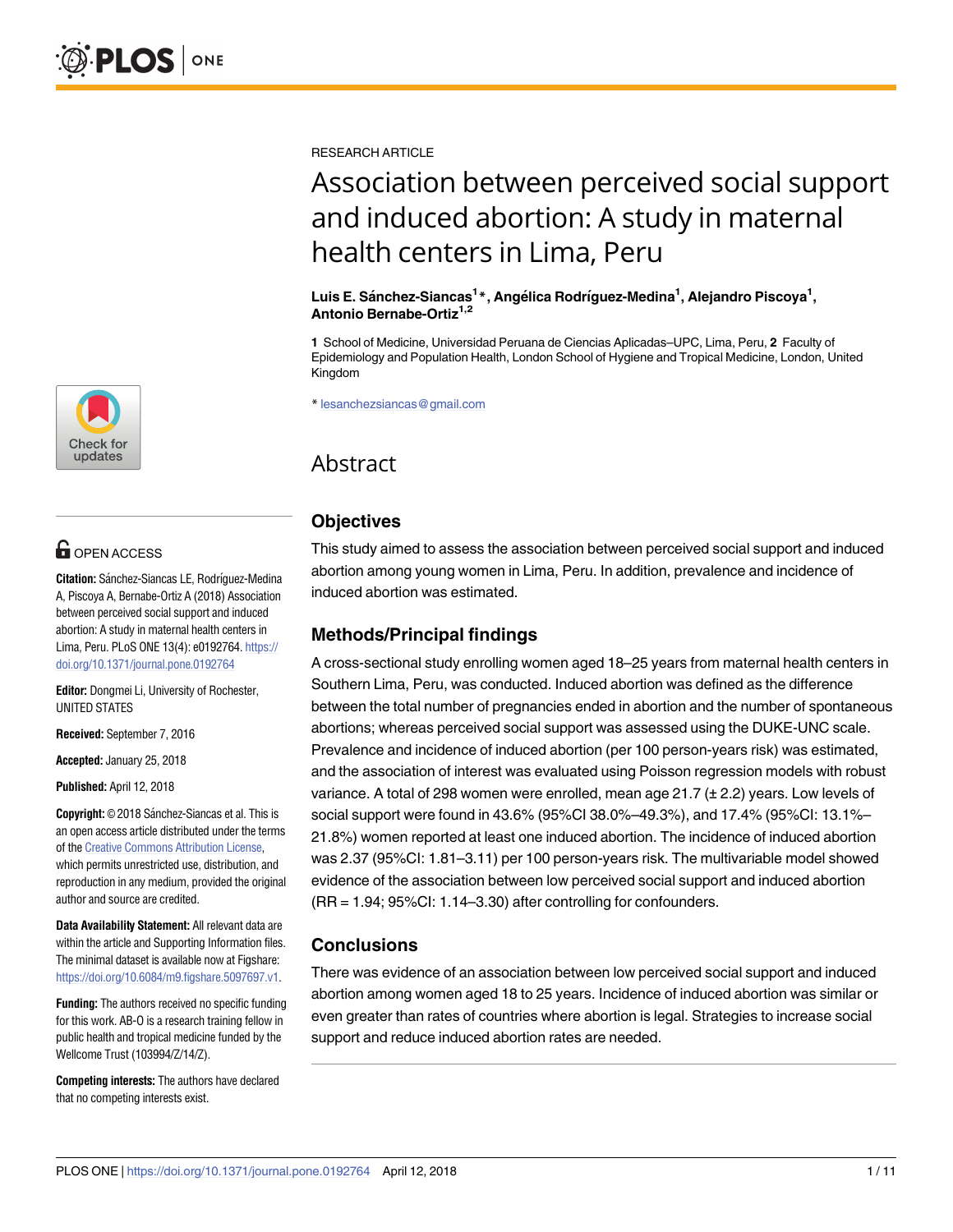## <span id="page-1-0"></span>**Introduction**

According to the World Health Organization (WHO), induced abortion is defined as the intentional termination of a pregnancy before the fetus can live independently [[1](#page-8-0)]. Worldwide, every year, 35 abortions occurred per 1000 women aged 15 to 44 years, and around 56.3 million women sought for abortion between 2010 and 2014 [[2\]](#page-8-0).

In most developing countries, including Peru, abortion is illegal and clandestine; as a result, half of the induced abortions are unsafe, and 98% of the unsafe induced abortions are performed in this kind of countries [\[3](#page-8-0)]. Approximately 350,000 induced abortions are performed every year in Peru [\[4](#page-8-0)], and about 40% of the unsafe induced abortions are among women aged between 15 and 24 years [\[5\]](#page-8-0), with a great impact and consequences on health.

Several factors may influence the decision of opting for an induced abortion. These factors include, but are not limited to, age [[6\]](#page-8-0), low levels of education [\[7,](#page-8-0) [8](#page-8-0)], marital status [\[9](#page-8-0)], age at first sexual intercourse and number of sexual partners [[10](#page-8-0)], low socioeconomic status [[7\]](#page-8-0), poor family relationships [\[11,](#page-8-0) [12\]](#page-8-0) and lack of social support [[13](#page-8-0)]. Social support, defined as "the perception and authenticity that one is cared for, has assistance available from other people, and that one is part of a supportive social network" [\[14\]](#page-8-0), is usually associated with a set of interpersonal relationships that facilitate functional and informative support related to person's health and condition [[15](#page-8-0), [16](#page-9-0)].

Several studies have reported that abortion can be stigmatized by relatives and friends, regardless the abortion is legal or not  $[17-19]$ , suggesting the lack of social support among those women. In Peru, a country where abortion is illegal as in other Latin American countries, there is limited information about the potential impact of social support and familial relationships on induced abortion among young women [\[11\]](#page-8-0), suggesting that the lack of communication and confidence with the partner/parents were reasons to consider the option of an induced abortion.

Therefore, this study aimed to evaluate the association between perceived social support and induced abortion among young women who were attended in maternal health centers in Southern Lima, Peru. In addition, the prevalence and incidence of induced abortion was estimated.

#### **Materials and methods**

#### **Study design and setting**

Cross-sectional study conducted in three maternal health centers (Ollantay, Manuel Barreto and Daniel Alcides Carrion) located in Southern Lima, part of the Directorate of Health II, in Peru.

#### **Study population**

Potential participants were women aged between 18 and 25 years, attended in at least one of the three aforementioned maternal health centers between March and May 2013. Study subjects were selected in consecutive order after verifying selection criteria. Illiterate women were excluded as questionnaires were self-applied. Incomplete questionnaires, i.e. those without variables of interest (i.e. abortion history and perceived social support), were also excluded from analysis.

#### **Variables definition**

The outcome of interest was the self-report of induced abortion. As induced abortion is a sensitive topic, this variable was calculated indirectly as proposed by Rosier [[20](#page-9-0)], using two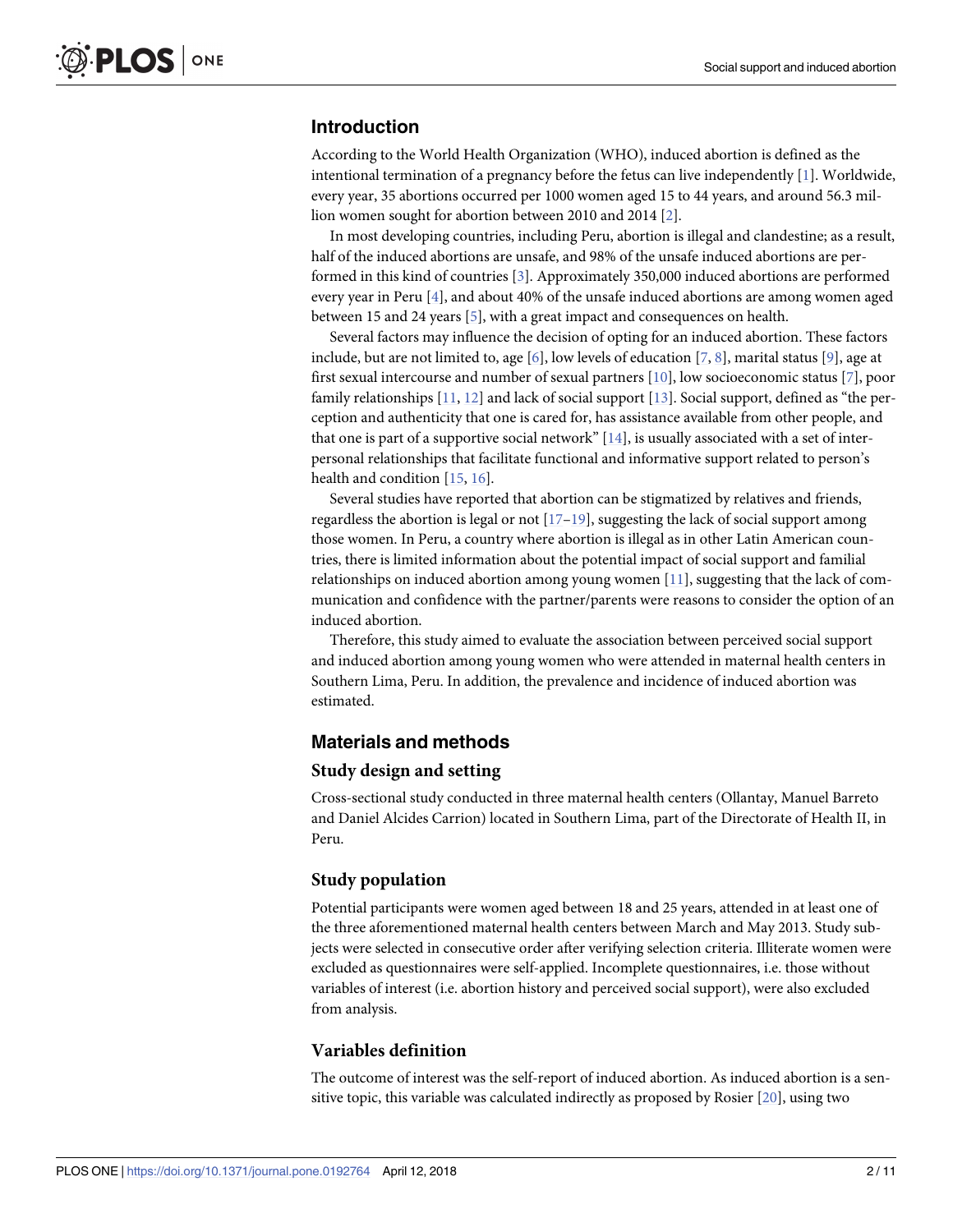<span id="page-2-0"></span>questions previously validated in a population-based survey [\[10\]](#page-8-0): "Have you ever had a pregnancy that ended in an abortion in the first three months of pregnancy? If so, how many?" and "Did you ever have an abortion that was spontaneous in the first three months of pregnancy? If so, how many?". The number of induced abortions was estimated from the difference between the number of total abortions and of spontaneous abortions.

The main exposure was perceived social support, assessed using the DUKE-UNC scale, which has been previously validated in Spanish [\[21\]](#page-9-0). This tool contains 11 items with responses options ranging from 1 (much less than what I want) to 5 (much as I want) as a Likert scale. The score is calculated by adding up all the items of the tool (range from 11 to 55). Then, that score was split using a cut-off of 32: women with values *<*32 were categorized as having a low perceived social support, whereas those with score  $>$ 32 were classified as appropriate social support.

Other variables included in the analysis were: maternal health center where women were attended and recruited (Ollantay, Manuel Barreto or Danien Alcides Carrion); age (*<*22 vs. 22 years); education level (*<* complete secondary, complete secondary, and superior); marital status (ever married vs. single); age of first sexual intercourse (*<*15 vs. 15 years); current number of living children (0–1, 2, 3 or more); and self-report use of contraceptive methods (no/yes).

#### **Procedures**

Initially, the day of visiting each specific maternal health center for participants' enrollment was randomly selected. Before starting data collection, a screening questionnaire was applied to verify if potential participants accomplished selection criteria. Once a potential participant was identified, the study aims were explained to her, and then, informed consent was read. Questionnaires were self-applied to reduce desirability bias due to the sensitive nature of the questions regarding abortion.

The questionnaire was split in three sections: the first part included demographic characteristics of participants (age, education level, marital status, among others); the second part contained gynecologic and obstetric history as well as the questions regarding abortion; and finally, the third part included the scale of perceived social support. Responding the questionnaire took about 15 to 20 minutes.

#### **Sample size**

The sample size of the study was calculated using Power and Sample Size software (PASS 2008). With a two-sided significance level of 5% and a power of 80% for an association of two binary variables, a total of 270 participants were required to detect an association of 2.5 or more, assuming a prevalence of induced abortion among those with normal social support of 13.6% [[10](#page-8-0)], and a total proportion of women with low social support of 65%. Since questionnaires were self-applied, a 10% of incomplete questionnaires were assumed; therefore, 297 women were needed to be contacted to conduct the study.

#### **Statistical analysis**

Information was double entered using Microsoft Excel for Windows, and then transferred to STATA version 12 (STATA Corp, College Station, TX, US) for analysis.

Initially, population characteristics were compared according to perceived social support and history of induced abortion using the Chi squared test. Then, the prevalence of low perceived social support as well as the prevalence and incidence of induced abortion and their respective 95% confidence intervals (95%CI) were estimated using the exact binomial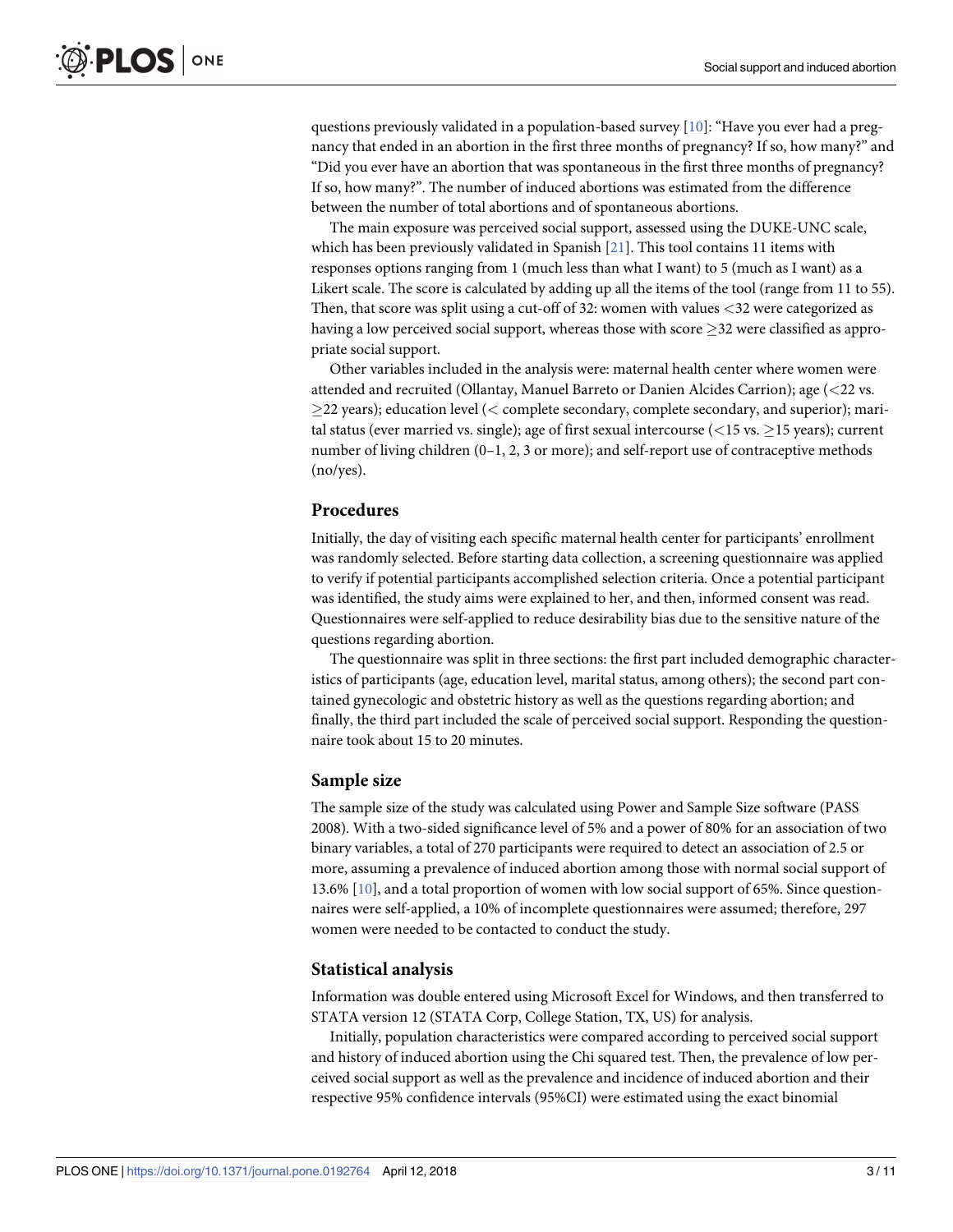<span id="page-3-0"></span>proportion method. The incidence of induced abortion was calculated by dividing the number of abortions by the number of person-years risk. Because all the women were sexually active, the number of person-years risk was estimated by resting the age of the first sexual intercourse from the age at the moment of the interview as has been reported elsewhere [\[10\]](#page-8-0).

Finally, generalized linear models, assuming Poisson distribution utilizing the maximum likelihood estimation method, were used to determine the association between perceived social support and induced abortion, controlling for several confounders. Two different models were built to assess the potential impact of covariables in the association of interest. The first one included age, education level, marital status, and maternal health center as covariates; whilst the second one, included the variables of the first model plus current number of living children, age at first sexual intercourse and use of contraceptive methods. Robust standard errors were utilized to estimate relative risks (RR) and 95%CI as well as the population attributable fraction using the *punaf* command in STATA [[22](#page-9-0)]. The population attributable fraction is the proportional reduction in population disease (or event) that would occur if exposure to a risk factor were reduced to an alternative ideal scenario (i.e. absence of exposure) [[23](#page-9-0)].

#### **Ethical aspects**

The study and its informed consent were approved by the Ethical Committee of the Universidad Peruana de Ciencias Aplicadas–UPC, in Lima, Peru. In addition, the study was approved by the directorate of each maternal health center. Verbal informed consent was utilized to guarantee appropriate confidentiality and anonymity.

#### **Results**

A total of 298 women were enrolled in the study, mean age  $21.7 (\pm 2.2)$  years, 179 (60.1%) had incomplete secondary (*<*12 years of education), and 118 (39.6%) were single.

#### **Prevalence of perceived social support**

Low perceived social support was present in 43.6% (95%CI: 38.0%– 49.3%) of women. In the bivariable analysis, maternal health center was the only variable associated with low perceived social support. Detailed information regarding the population characteristics according to perceived social support is shown in [Table](#page-4-0) 1.

#### **Life prevalence of induced abortion**

Among all women, 17.4% (95%CI: 13.1%– 21.8%) reported had having at least one induced abortion in their life. Among them, 41 (13.7%) reported one induced abortion, 9 (3.0%) reported two, and 2 (0.7%) reported three or more induced abortions. In bivariable analysis, maternal health center, marital status, age at first sexual intercourse, current number of living children, and perceived social support were associated with induced abortion ([Table](#page-5-0) 2).

#### **Incidence of induced abortion and its association with perceived social support**

The incidence of induced abortion was 2.37 (95%CI: 1.81–3.11) per 100 person-years risk ([Fig](#page-5-0) [1\)](#page-5-0). Women with appropriate social support had lower incidence of induced abortion (1.47; 95% CI: 0.93–2.33) when compared to women with low social support (3.52; 95%CI: 2.51–4.93).

In multivariable model, there was evidence of an association between low perceived social support and induced abortion (RR = 1.94; 95%CI: 1.14–3.30) after controlling for age, education level, marital status, maternal health center, current number of living children, age at first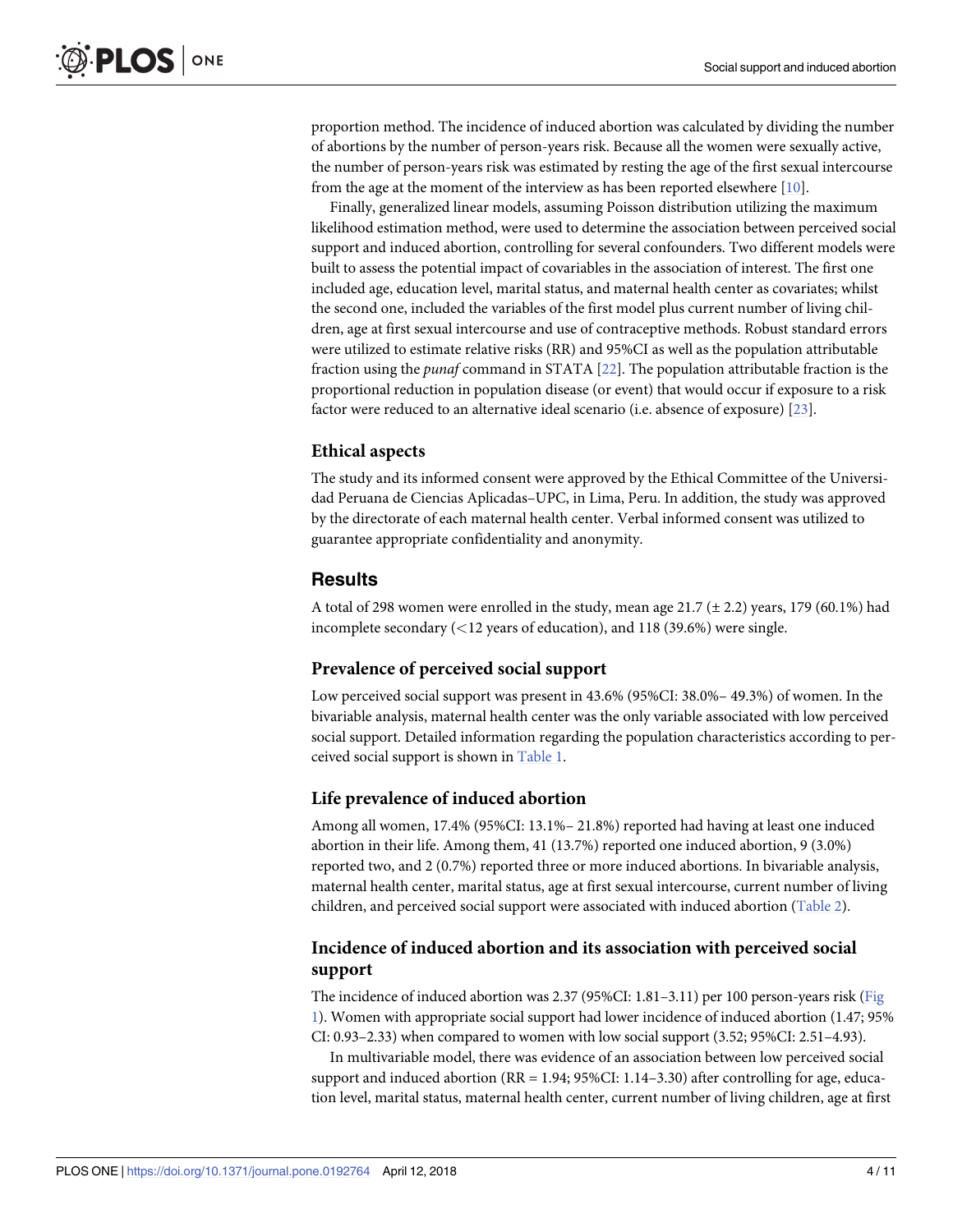#### <span id="page-4-0"></span>**[Table](#page-3-0) 1. Characteristics of the study population by levels of perceived social support.**

|                                   | Perceived social support |             |          |
|-----------------------------------|--------------------------|-------------|----------|
|                                   | Appropriate              | Low         | p-value* |
|                                   | $(n = 168)$              | $(n = 130)$ |          |
| Maternal health center            |                          |             |          |
| Manuel Barreto                    | 89 (53.0%)               | 31 (23.9%)  | < 0.001  |
| Ollantay                          | 52 (30.9%)               | 49 (37.7%)  |          |
| Daniel Alcides Carrion            | 27 (16.1%)               | 50 (38.4%)  |          |
| Age                               |                          |             |          |
| $<$ 22 years                      | 77 (45.8%)               | 62 (47.7%)  | 0.75     |
| $\geq$ 22 years                   | 91 (54.2%)               | 68 (52.3%)  |          |
| <b>Education</b> level            |                          |             |          |
| $<$ complete secondary            | 103 (61.3%)              | 76 (58.5%)  | 0.14     |
| Complete secondary                | 25 (14.9%)               | $12(9.2\%)$ |          |
| Superior                          | 40 (23.8%)               | 42 (32.3%)  |          |
| <b>Marital</b> status             |                          |             |          |
| Ever married                      | 98 (58.3%)               | 82 (63.1%)  | 0.41     |
| Single                            | 70 (41.7%)               | 48 (36.9%)  |          |
| Age at first sexual intercourse   |                          |             |          |
| $<$ 15 years                      | 101 (60.1%)              | 90 (69.2%)  | 0.10     |
| $\geq$ 15 years                   | 67 (39.9%)               | 40 (30.8%)  |          |
| Current number of living children |                          |             |          |
| $0 - 1$                           | 100 (59.5%)              | 74 (56.9%)  | 0.64     |
| $\overline{2}$                    | 49 (29.2%)               | 44 (33.9%)  |          |
| 3 or more                         | 19 (11.3%)               | $12(9.2\%)$ |          |
| Use of contraceptive methods      |                          |             |          |
| No                                | 80 (47.6%)               | 60 (46.1%)  | 0.80     |
| Yes                               | 88 (52.4%)               | 70 (53.9%)  |          |

Results may not add due to missing values.

P-values were calculated using Chi squared test.

<https://doi.org/10.1371/journal.pone.0192764.t001>

sexual intercourse, and current use of contraceptives (S1 [Table](#page-7-0)). Accordingly, the population attributable fraction due to low social support was 31.7% (95%CI: 4.4% - 51.2%).

### **Discussion**

#### **Main findings**

Our results show strong evidence of the association between perceived social support and induced abortion: low social support was associated with a twice increase of the incidence of induced abortion after controlling for potential confounders. Moreover, the population attributable fraction shows that increasing social support in this population would reduce in almost a third the number of cases of induced abortion. Additionally, almost a fifth of women aged between 18 and 25 years reported had having at least one induced abortion, a country where abortion is illegal and clandestine, whilst more than 40% of participants reported low levels of social support.

#### **Perceived social support and induced abortion**

Some manuscripts have reported that social support may influence the development of positive behaviors towards health and self-esteem, including the reduction of stress [\[25,](#page-9-0) [26\]](#page-9-0). Moreover,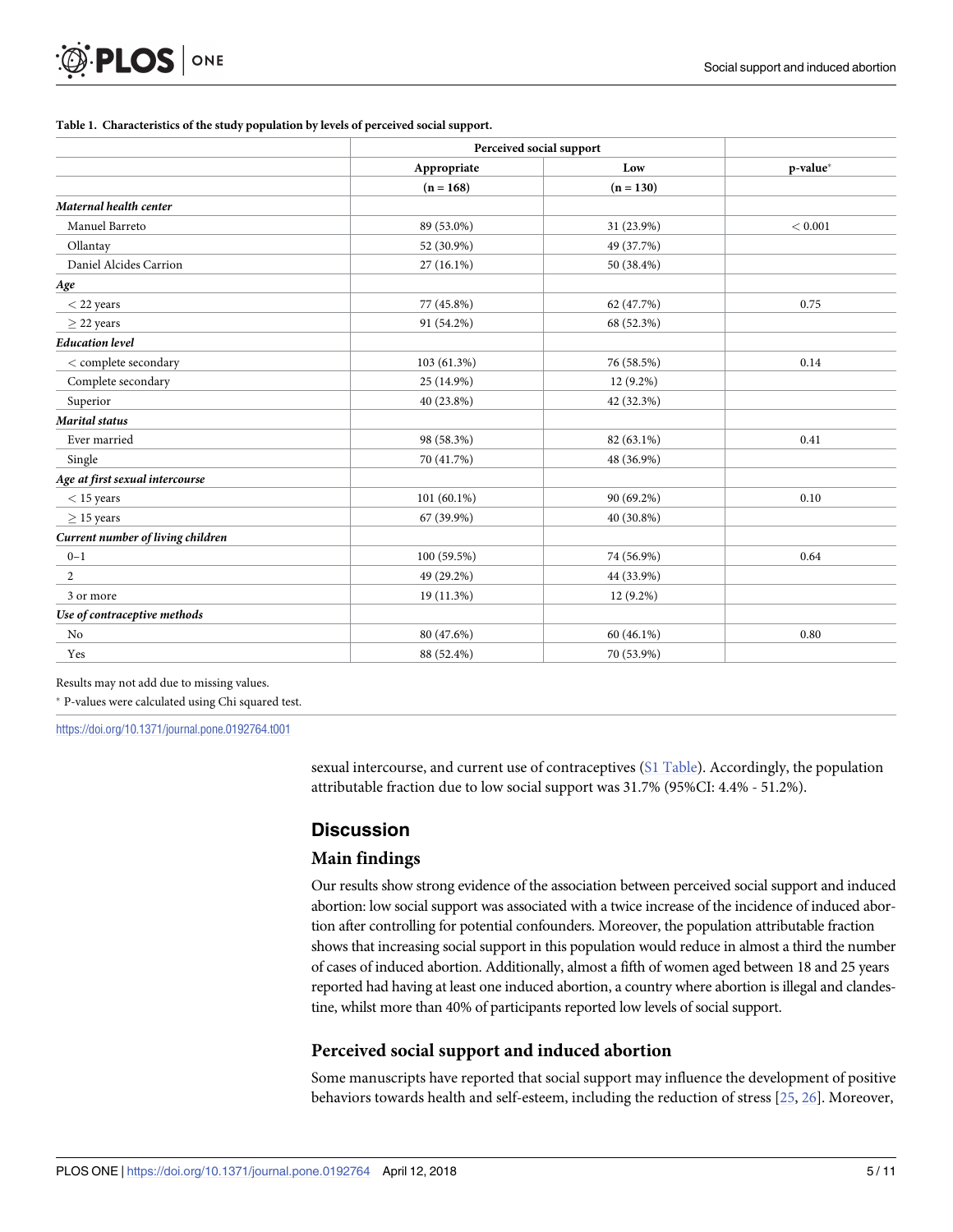<span id="page-5-0"></span>

|                                   | <b>Induced abortion</b> |                |          |  |
|-----------------------------------|-------------------------|----------------|----------|--|
|                                   | No $(n = 246)$          | Yes $(n = 52)$ | p-value* |  |
| Maternal health center            |                         |                |          |  |
| Manuel Barreto                    | 113 (94.2%)             | $7(5.8\%)$     | < 0.001  |  |
| Ollantay                          | 75 (74.3%)              | 26 (25.7%)     |          |  |
| Daniel Alcides Carrion            | 58 (75.3%)              | 19 (24.7%)     |          |  |
| Age                               |                         |                |          |  |
| $<$ 22 years                      | 119 (85.6%)             | 20 (14.4%)     | 0.19     |  |
| $\geq$ 22 years                   | 127 (79.9%)             | 32 (20.1%)     |          |  |
| <b>Education</b> level            |                         |                |          |  |
| $<$ complete secondary            | 141 (78.8%)             | 38 (21.2%)     | 0.11     |  |
| Complete secondary                | 33 (89.2%)              | $4(10.8\%)$    |          |  |
| Superior                          | 72 (87.8%)              | 10 (12.2%)     |          |  |
| <b>Marital</b> status             |                         |                |          |  |
| Ever married                      | 157 (87.2%)             | 23 (12.8%)     | 0.009    |  |
| Single                            | 89 (75.4%)              | 29 (24.6%)     |          |  |
| Age at first sexual intercourse   |                         |                |          |  |
| $<$ 15 years                      | 144 (75.4%)             | 47 (24.6%)     | < 0.001  |  |
| $>$ 15 years                      | 102 (95.3%)             | 5(4.7%)        |          |  |
| Current number of living children |                         |                |          |  |
| $0 - 1$                           | 147 (84.8%)             | 27 (15.5%)     | 0.004    |  |
| $\overline{2}$                    | 80 (86.0%)              | 13 (14.0%)     |          |  |
| 3 or more                         | 19 (61.3%)              | 12 (38.7%)     |          |  |
| Use of contraceptive methods      |                         |                |          |  |
| N <sub>o</sub>                    | 117 (83.6%)             | 23 (16.4%)     | 0.66     |  |
| Yes                               | 129 (81.7%)             | 29 (18.4%)     |          |  |
| Perceived social support          |                         |                |          |  |
| Appropriate                       | 150 (89.3%)             | 18 (10.7%)     | < 0.001  |  |
| Low                               | 96 (73.8%)              | 34 (26.2%)     |          |  |

|  |  |  |  | Table 2. Characteristics of the study population by induced abortion. |
|--|--|--|--|-----------------------------------------------------------------------|
|--|--|--|--|-----------------------------------------------------------------------|

Percentages have been calculated by rows.

 $^\ast$  P-values were calculated using Chi squared test.

<https://doi.org/10.1371/journal.pone.0192764.t002>

greater levels of social support improve quality of life as well as promoting physical and psychological well-being in women [\[27,](#page-9-0) [28\]](#page-9-0), but also in the product. For example, having a supportive partner may reduce the experience of low birth weight in the product or have a pregnancy loss [\[29\]](#page-9-0). On the contrary, low levels of social support predispose to higher risk of disease, increase other adverse results and mortality [[30](#page-9-0), [31](#page-9-0)].







**[Fig](#page-3-0) 1. Incidence rate of abortion: Overall and by perceived social support.** For comparison, the dashed vertical line indicates the rate incidence of induced abortion in countries where abortion is legal (USA, 2014 [\[24\]](#page-9-0)).

<https://doi.org/10.1371/journal.pone.0192764.g001>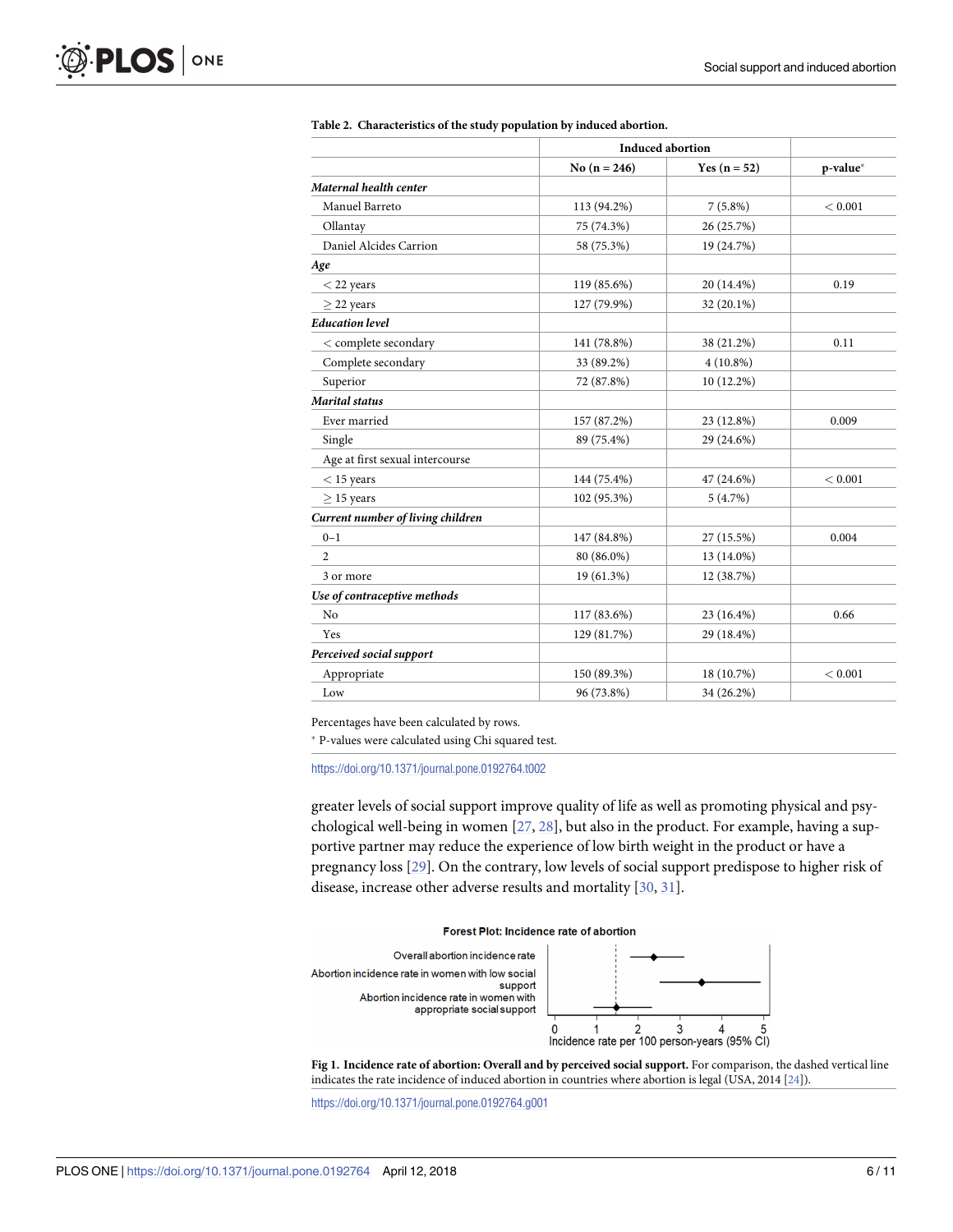<span id="page-6-0"></span>The results of our study are similar to previous reports evaluating the impact of social support on other diseases and other life events [\[27,](#page-9-0) [31\]](#page-9-0), suggesting that appropriate social support is needed, even before pregnancy, to reduce the possibility of abortion. For example, a previous study found that greater perceived social support from relatives, partner and friends, was related to increased feelings of self-efficacy for coping with abortion [[32](#page-9-0)]. Despite of being illegal and its potential negative consequences, inducing an abortion depends on different factors, with social support playing perhaps an important role. Therefore, further studies are needed to better understand how the decision of inducing an abortion is taken, with the ultimate goal of guarantying an appropriate social support.

#### **Incidence of induced abortion**

Rates of induced abortion found in this study are relatively high: an incidence of 2.4 per 100 person-years of risk in women aged 18 to 25 years is comparable to the annual rate of United Kingdom [[33](#page-9-0)] and United States [[34](#page-9-0), [35](#page-9-0)]. As abortion is illegal, it is difficult to appropriately determine the real incidence of induced abortion in Peruvian settings. However, comparisons with other studies conducted in our context are possible. For example, Ferrando found an incidence of induced abortion of 5.2% among women aged between 15 and 49 years using clinical reports of abortion complications [\[4\]](#page-8-0). To compare this figure with our result, we applied an adjustment factor based on the proportion of women that are aged between 18 and 25 years from the total of women of 15 to 49 years (i.e. 40% according to the results of the 2007 census [\[36\]](#page-9-0). Thus, an adjusted incidence of 5.9% per year was obtained, which is higher than the incidence reported in the aforementioned study, but similar to the estimate of 6.1% reported in a population-based survey among women between 18 and 29 years [\[10\]](#page-8-0). Our findings, therefore, suggest that countries like Peru, where the abortion is illegal, may have at least the same (or even higher) abortion rates than countries where it is legal and safe [[3](#page-8-0), [24](#page-9-0)].

## **Low levels of perceived social support**

About 40% of women enrolled in the study reported low levels of social support. Many reasons might explain these findings. For example, it is well known that family and relatives, especially the support of the father and partner, are important during the period of pregnancy and children growth [\[12,](#page-8-0) [17\]](#page-9-0). In addition, education level and socioeconomic status seem to be robustly associated with the perception of social support [[8](#page-8-0), [13](#page-8-0)], that can be the case as the women enrolled in this study lived in poor areas in Lima. Surprisingly, a previous study reported that women with unwanted pregnancy were demographically similar to those with wanted pregnancies, although the difference was focused on the psychological profile and maternal characteristics [\[37\]](#page-9-0). Thus, our study supports the need of a deep assessment of this kind of populations to appropriately suggest interventions to reduce induced abortion and increase social support. For example, the access to contraceptive methods may be limited if social support, mainly for their partners, is not present [[38](#page-10-0)].

#### **Public health relevance**

There is a clear relationship between social support and incident cases of induced abortion as previously explained. Interventions need to focus on building an appropriate social support to reduce rates of induced abortion. However and most importantly, our results highlight the burden of induced abortions in resource-constrained settings such as Peru. According to that, there are some points that need to be pointed out. First, most induced abortions are clandestine and unsafe, which can have a great impact in women's health and safety, as well as huge costs to a resource-constrained health system. Second, the high rates of induced abortion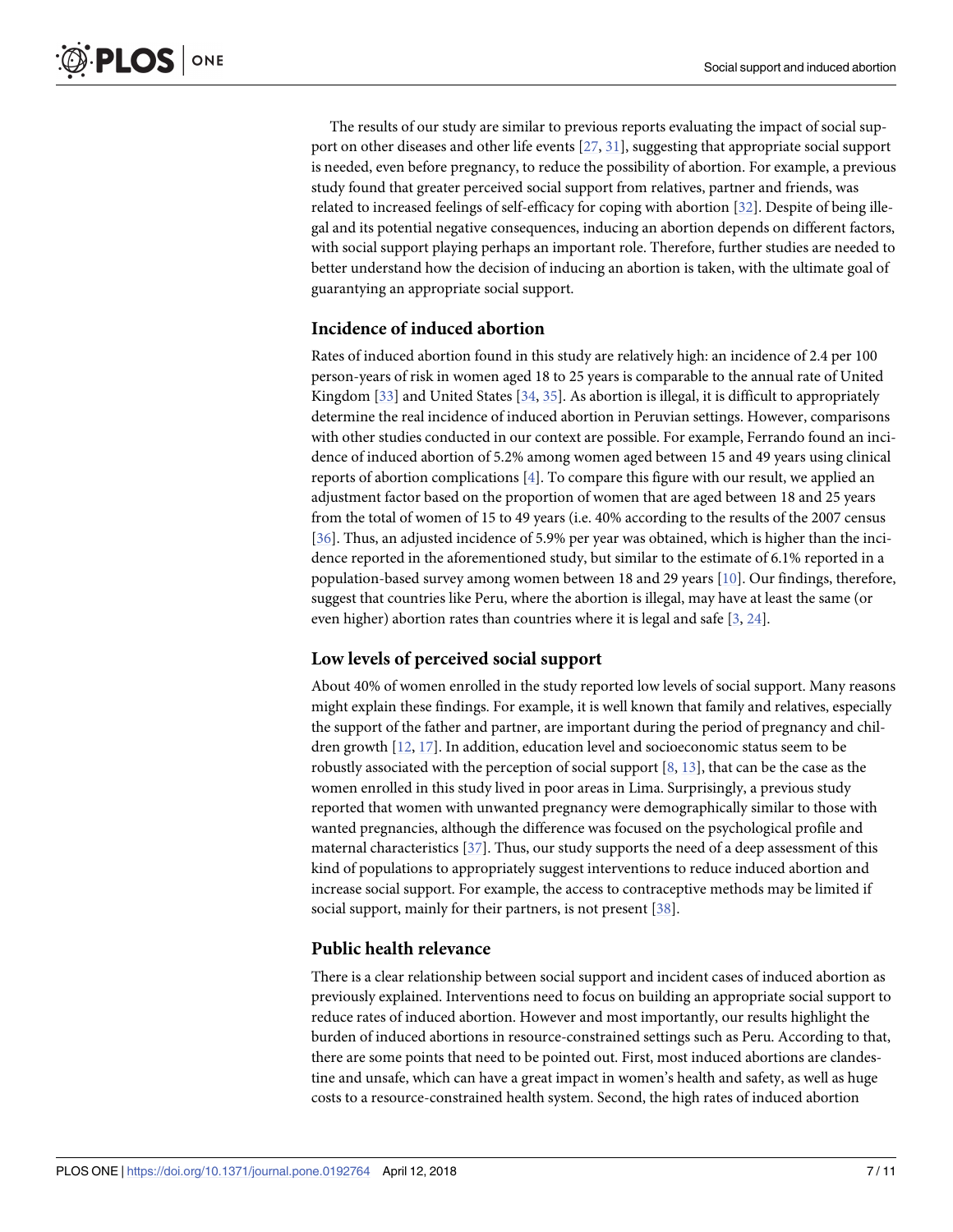<span id="page-7-0"></span>found in this study emphasize the lack of appropriate sexual education as well as the failure of adequately use of contraceptive methods. For example, previous studies have demonstrated that less than half of women in reproductive age reported using a contraceptive method during sexual intercourses [\[10\]](#page-8-0). Third, our finding underscores the high number of unwanted pregnancies in our study population. A previous study reported that a third of children were unwanted [[4](#page-8-0)] and part of them were ended as abortions. Based on this, there is a need of improving sexual education, information and access to contraceptive methods, in addition to improve social support, to prevent clandestine and unsafe induced abortions.

#### **Strengths and limitations**

This study is one of the few reporting data regarding the prevalence and incidence of induced abortion in a country where it is illegal. However, this study has several limitations. First, the cross-sectional nature of the study design prevents us to determine directionality as reverse causality can be present. Second, although self-applied questionnaires were used, all studies about induced abortion have underreporting due to social desirability bias as well as potential stigmatization related to the legal concerns as this procedure is restricted. In addition, some recall bias might arise as several years might have lapsed between the event and the interview. However, we tried to reduce this bias by enrolling young women aged between 18 and 25 years. Third, a non probabilistic sampling technique was used to recruit participants; as a consequence, results might not be inferable to the general population. In addition, illiterate women were excluded from the study and this decision might have an impact on our estimates. Nevertheless, our findings are similar to previous studies conducted in our context  $[4, 10]$  $[4, 10]$  $[4, 10]$  $[4, 10]$ . Fourth, the DUKE-UNC scale assesses perceived and not real social support, and this might affect our estimates. Finally, some confounders, especially socioeconomic status, were not assessed and hence, not included in the regression models with potential impact on our results. Nonetheless, our models were controlled by education level, a proxy of socioeconomic status [\[39\]](#page-10-0). As induced abortion might be present in all the socioeconomic groups, the potential effect of this variable may be small.

#### **Conclusions**

In conclusion, there was evidence of an association between low perceived social support and induced abortion among women aged between 18 and 25 years. The incidence of induced abortion was similar, o even greater, than rates of countries where abortion is legal. A great proportion of women reported low levels of social support. Appropriate strategies are needed to increase social support and reduce induced abortion rates in young women.

## **Supporting information**

**S1 [Table.](http://www.plosone.org/article/fetchSingleRepresentation.action?uri=info:doi/10.1371/journal.pone.0192764.s001) Association between perceived social support and induced abortion: Crude and adjusted models.** (DOC)

## **Acknowledgments**

The authors would like to thank staff of the maternal health center for their support during the conduction of the study.

## **Author Contributions**

**Conceptualization:** Luis E. Sánchez-Siancas, Angélica Rodríguez-Medina, Alejandro Piscoya, Antonio Bernabe-Ortiz.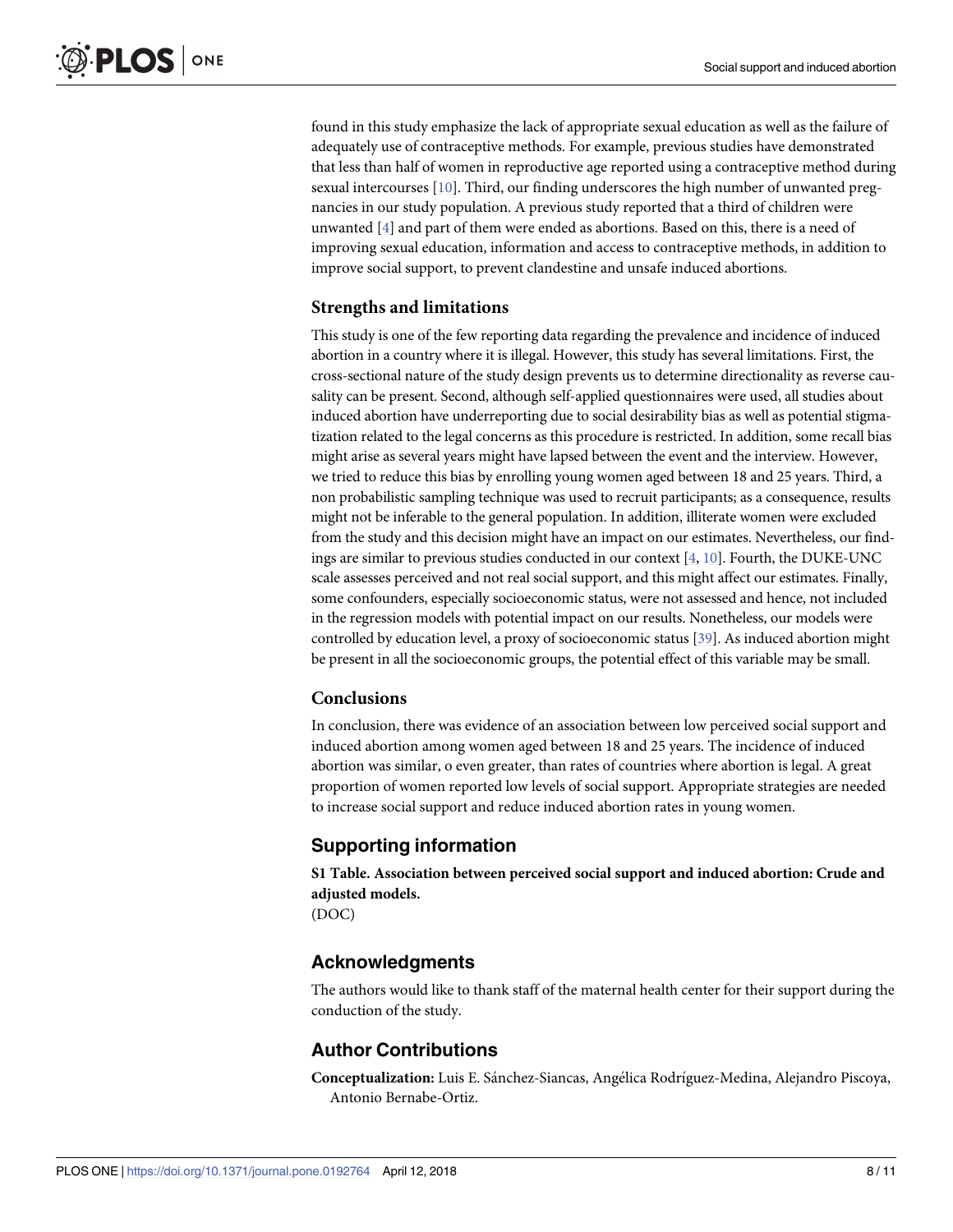<span id="page-8-0"></span>Data curation: Luis E. Sánchez-Siancas, Angélica Rodríguez-Medina, Alejandro Piscoya, Antonio Bernabe-Ortiz.

**Formal analysis:** Antonio Bernabe-Ortiz.

- **Funding acquisition:** Antonio Bernabe-Ortiz.
- **Investigation:** Luis E. Sánchez-Siancas, Angélica Rodríguez-Medina, Alejandro Piscoya, Antonio Bernabe-Ortiz.
- Methodology: Luis E. Sánchez-Siancas, Angélica Rodríguez-Medina, Alejandro Piscoya, Antonio Bernabe-Ortiz.
- Supervision: Luis E. Sánchez-Siancas, Angélica Rodríguez-Medina, Alejandro Piscoya, Antonio Bernabe-Ortiz.

**Validation:** Antonio Bernabe-Ortiz.

**Writing** – **original draft:** Luis E. Sánchez-Siancas, Angélica Rodríguez-Medina.

**Writing – review & editing:** Alejandro Piscoya, Antonio Bernabe-Ortiz.

#### **References**

- **[1](#page-1-0).** World Health Organization. Spontaneous and induced abortion: Report of a WHO scientific group. Geneva, Switzerland: WHO; 1970.
- **[2](#page-1-0).** Sedgh G, Bearak J, Singh S, Bankole A, Popinchalk A, Ganatra B, et al. Abortion incidence between 1990 and 2014: global, regional, and subregional levels and trends. Lancet 2016; 388(10041):258–67. [https://doi.org/10.1016/S0140-6736\(16\)30380-4](https://doi.org/10.1016/S0140-6736(16)30380-4) PMID: [27179755](http://www.ncbi.nlm.nih.gov/pubmed/27179755)
- **[3](#page-1-0).** Guttmacher Institute. Facts on Induced Abortion Worldwide. Geneva, Switzerland: WHO; 2012.
- **[4](#page-1-0).** Ferrando D. El aborto clandestino en el Peru´. Lima, Peru: Centro de la Mujer Peruana Flora Tristan; 2006.
- **[5](#page-1-0).** Shah IH, Ahman E. Unsafe abortion differentials in 2008 by age and developing country region: high burden among young women. Reprod Health Matters 2012; 20(39):169–73. [https://doi.org/10.1016/](https://doi.org/10.1016/S0968-8080(12)39598-0) [S0968-8080\(12\)39598-0](https://doi.org/10.1016/S0968-8080(12)39598-0) PMID: [22789095](http://www.ncbi.nlm.nih.gov/pubmed/22789095)
- **[6](#page-1-0).** Cabezas-Garcia E, Langer-Glass A, Alvarez-Vazquez L, Bustamante P. [Epidemiologic profile of induced abortion]. Salud Publica Mex 1998; 40(3):265–71. PMID: [9670788](http://www.ncbi.nlm.nih.gov/pubmed/9670788)
- **[7](#page-1-0).** Fusco CL, Silva Rde S, Andreoni S. Unsafe abortion: social determinants and health inequities in a vulnerable population in Sao Paulo, Brazil. Cad Saude Publica 2012; 28(4):709–19. PMID: [22488316](http://www.ncbi.nlm.nih.gov/pubmed/22488316)
- **[8](#page-1-0).** Pallikadavath S, Stones RW. Maternal and social factors associated with abortion in India: a populationbased study. Int Fam Plan Perspect 2006; 32(3):120–5. <https://doi.org/10.1363/ifpp.32.120.06> PMID: [17015241](http://www.ncbi.nlm.nih.gov/pubmed/17015241)
- **[9](#page-1-0).** Wu S, Tian L, Xu F. Induced abortion and relevant factors among women seeking abortion in Nanjing, China. Gynecol Obstet Invest 2011; 71(2):87–92. <https://doi.org/10.1159/000320739> PMID: [21150158](http://www.ncbi.nlm.nih.gov/pubmed/21150158)
- **[10](#page-1-0).** Bernabe-Ortiz A, White PJ, Carcamo CP, Hughes JP, Gonzales MA, Garcia PJ, et al. Clandestine induced abortion: prevalence, incidence and risk factors among women in a Latin American country. Cmaj 2009; 180(3):298–304. <https://doi.org/10.1503/cmaj.071399> PMID: [19188628](http://www.ncbi.nlm.nih.gov/pubmed/19188628)
- **[11](#page-1-0).** Calderon J, Alzamora de los Godos U. Influencia de las relaciones familiares sobre el aborto provocado en adolescentes. Rev Peru Med Exp Salud Publica 2006; 23(4):247–52.
- **[12](#page-1-0).** Svanemyr J, Sundby J. The social context of induced abortions among young couples in Cote d'Ivoire. Afr J Reprod Health 2007; 11(2):13–23. PMID: [20690284](http://www.ncbi.nlm.nih.gov/pubmed/20690284)
- **[13](#page-1-0).** Perez G, Ruiz-Munoz D, Gotsens M, Cases MC, Rodriguez-Sanz M. Social and economic inequalities in induced abortion in Spain as a function of individual and contextual factors. Eur J Public Health 2014; 24(1):162–9. <https://doi.org/10.1093/eurpub/ckt104> PMID: [23902666](http://www.ncbi.nlm.nih.gov/pubmed/23902666)
- **[14](#page-1-0).** Lin N, Woelfel MW, Light SC. The buffering effect of social support subsequent to an important life event. J Health Soc Behav 1985; 26(3):247–63. PMID: [4067240](http://www.ncbi.nlm.nih.gov/pubmed/4067240)
- **[15](#page-1-0).** Bennett SJ, Perkins SM, Lane KA, Deer M, Brater DC, Murray MD. Social support and health-related quality of life in chronic heart failure patients. Qual Life Res 2001; 10(8):671-82. PMID: [11871588](http://www.ncbi.nlm.nih.gov/pubmed/11871588)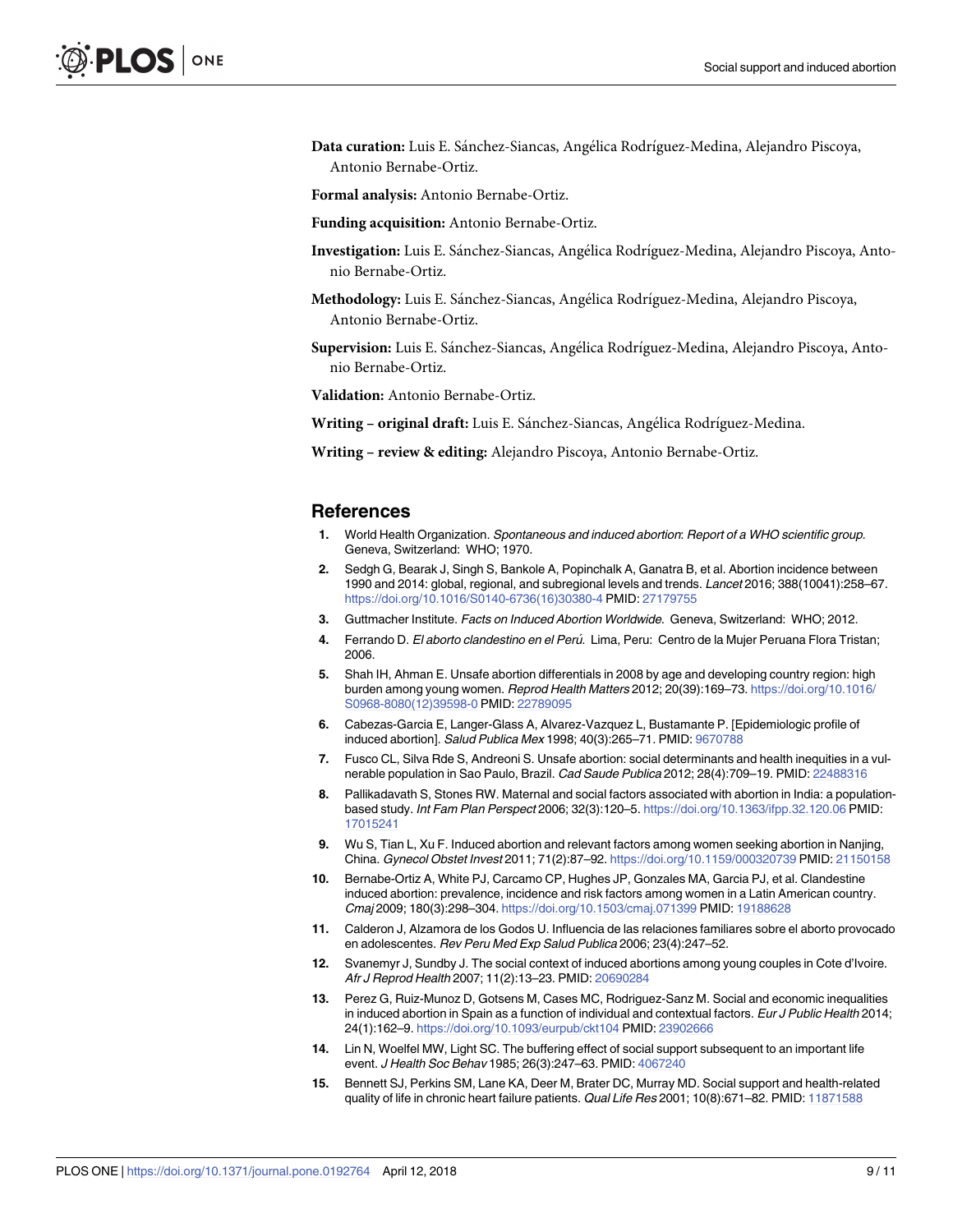- <span id="page-9-0"></span>**[16](#page-1-0).** Berard DM, Vandenkerkhof EG, Harrison M, Tranmer JE. Gender differences in the influence of social support on one-year changes in functional status in older patients with heart failure. Cardiol Res Pract 2012; 2012:616372. <https://doi.org/10.1155/2012/616372> PMID: [22957296](http://www.ncbi.nlm.nih.gov/pubmed/22957296)
- **[17](#page-1-0).** Bingham A, Drake JK, Goodyear L, Gopinath CY, Kaufman A, Bhattarai S. The role of interpersonal communication in preventing unsafe abortion in communities: the dialogues for life project in Nepal. J Health Commun 2011; 16(3):245–63. <https://doi.org/10.1080/10810730.2010.529495> PMID: [21128150](http://www.ncbi.nlm.nih.gov/pubmed/21128150)
- **18.** Harris LH, Debbink M, Martin L, Hassinger J. Dynamics of stigma in abortion work: findings from a pilot study of the Providers Share Workshop. Soc Sci Med 2011; 73(7):1062-70. [https://doi.org/10.1016/j.](https://doi.org/10.1016/j.socscimed.2011.07.004) [socscimed.2011.07.004](https://doi.org/10.1016/j.socscimed.2011.07.004) PMID: [21856055](http://www.ncbi.nlm.nih.gov/pubmed/21856055)
- **[19](#page-1-0).** Norris A, Bessett D, Steinberg JR, Kavanaugh ML, De Zordo S, Becker D. Abortion stigma: a reconceptualization of constituents, causes, and consequences. Womens Health Issues 2011; 21(3 Suppl):S49– 54.
- **[20](#page-1-0).** Rossier C. Estimating induced abortion rates: a review. Stud Fam Plann 2003; 34(2):87–102. PMID: [12889341](http://www.ncbi.nlm.nih.gov/pubmed/12889341)
- **[21](#page-2-0).** de la Revilla Ahumada L, Bailon E, de Dios Luna J, Delgado A, Prados MA, Fleitas L. [Validation of a functional social support scale for use in the family doctor's office]. Aten Primaria 1991; 8(9):688–92. PMID: [16989055](http://www.ncbi.nlm.nih.gov/pubmed/16989055)
- **[22](#page-3-0).** Newson RB. Attributable and unattributable risks and fractions and other scenario comparisons. Stata J 2013; 13(4):672–98.
- **[23](#page-3-0).** World Health Organization. Health statistics and information systems: Metrics: Population Attributable Fraction (PAF). WHO; 2017 [updated 2017; cited 2017 December 18]; Available from: [http://www.who.](http://www.who.int/healthinfo/global_burden_disease/metrics_paf/en/) [int/healthinfo/global\\_burden\\_disease/metrics\\_paf/en/](http://www.who.int/healthinfo/global_burden_disease/metrics_paf/en/).
- **[24](#page-5-0).** Jones RK, Jerman J. Abortion Incidence and Service Availability In the United States, 2014. Perspect Sex Reprod Health 2017; 49(1):17–27. <https://doi.org/10.1363/psrh.12015> PMID: [28094905](http://www.ncbi.nlm.nih.gov/pubmed/28094905)
- **[25](#page-4-0).** Campbell C, Skovdal M, Gibbs A. Creating social spaces to tackle AIDS-related stigma: reviewing the role of church groups in Sub-Saharan Africa. AIDS Behav 2011; 15(6):1204–19. [https://doi.org/10.](https://doi.org/10.1007/s10461-010-9766-0) [1007/s10461-010-9766-0](https://doi.org/10.1007/s10461-010-9766-0) PMID: [20668927](http://www.ncbi.nlm.nih.gov/pubmed/20668927)
- **[26](#page-4-0).** Heaney CA, Israel BA. Social networks and social support. In: Glanz K, Lewis FM, Rimer NK, editors. Health Behavior and Health Education: Theory, Research, and Practice. San Francisco, CA: Jossey-Bass; 1997. p. 179–205.
- **[27](#page-5-0).** Holt-Lunstad J, Smith TB, Layton JB. Social relationships and mortality risk: a meta-analytic review. PLoS Med 2010; 7(7):e1000316. <https://doi.org/10.1371/journal.pmed.1000316> PMID: [20668659](http://www.ncbi.nlm.nih.gov/pubmed/20668659)
- **[28](#page-5-0).** Rozanski A, Blumenthal JA, Davidson KW, Saab PG, Kubzansky L. The epidemiology, pathophysiology, and management of psychosocial risk factors in cardiac practice: the emerging field of behavioral cardiology. J Am Coll Cardiol 2005; 45(5):637–51. <https://doi.org/10.1016/j.jacc.2004.12.005> PMID: [15734605](http://www.ncbi.nlm.nih.gov/pubmed/15734605)
- **[29](#page-5-0).** Shah MK, Gee RE, Theall KP. Partner support and impact on birth outcomes among teen pregnancies in the United States. J Pediatr Adolesc Gynecol 2014; 27(1):14–9. [https://doi.org/10.1016/j.jpag.2013.](https://doi.org/10.1016/j.jpag.2013.08.002) [08.002](https://doi.org/10.1016/j.jpag.2013.08.002) PMID: [24316120](http://www.ncbi.nlm.nih.gov/pubmed/24316120)
- **[30](#page-5-0).** Kuo C, Fitzgerald J, Operario D, Casale M. Social support disparities for caregivers of AIDS-orphaned children in South Africa. J Community Psychol 2012; 40(6):631–44. <https://doi.org/10.1002/jcop.20521> PMID: [22904575](http://www.ncbi.nlm.nih.gov/pubmed/22904575)
- **[31](#page-5-0).** Mookadam F, Arthur HM. Social support and its relationship to morbidity and mortality after acute myocardial infarction: systematic overview. Arch Intern Med 2004; 164(14):1514–8. [https://doi.org/10.1001/](https://doi.org/10.1001/archinte.164.14.1514) [archinte.164.14.1514](https://doi.org/10.1001/archinte.164.14.1514) PMID: [15277281](http://www.ncbi.nlm.nih.gov/pubmed/15277281)
- **[32](#page-6-0).** Major B, Cozzarelli C, Sciacchitano AM, Cooper ML, Testa M, Mueller PM. Perceived social support, self-efficacy, and adjustment to abortion. J Pers Soc Psychol 1990; 59(3):452–63. PMID: [2231279](http://www.ncbi.nlm.nih.gov/pubmed/2231279)
- **[33](#page-6-0).** Barrett A. Abortions reach highest ever number in England and Wales. Bmj 2005; 331(7512):310.
- **[34](#page-6-0).** Finer LB, Henshaw SK. Abortion incidence and services in the United States in 2000. Perspect Sex Reprod Health 2003; 35(1):6–15. PMID: [12602752](http://www.ncbi.nlm.nih.gov/pubmed/12602752)
- **[35](#page-6-0).** Jones RK, Zolna MR, Henshaw SK, Finer LB. Abortion in the United States: incidence and access to services, 2005. Perspect Sex Reprod Health 2008; 40(1):6-16. <https://doi.org/10.1363/4000608> PMID: [18318867](http://www.ncbi.nlm.nih.gov/pubmed/18318867)
- **[36](#page-6-0).** Instituto Nacional de Estadistica e Informatica. Censo Nacional 2007: XI de Poblacion y VI de Vivienda. Lima, Peru: INEI; 2007.
- **[37](#page-6-0).** Maxson P, Miranda ML. Pregnancy intention, demographic differences, and psychosocial health. J Womens Health (Larchmt) 2011; 20(8):1215–23.